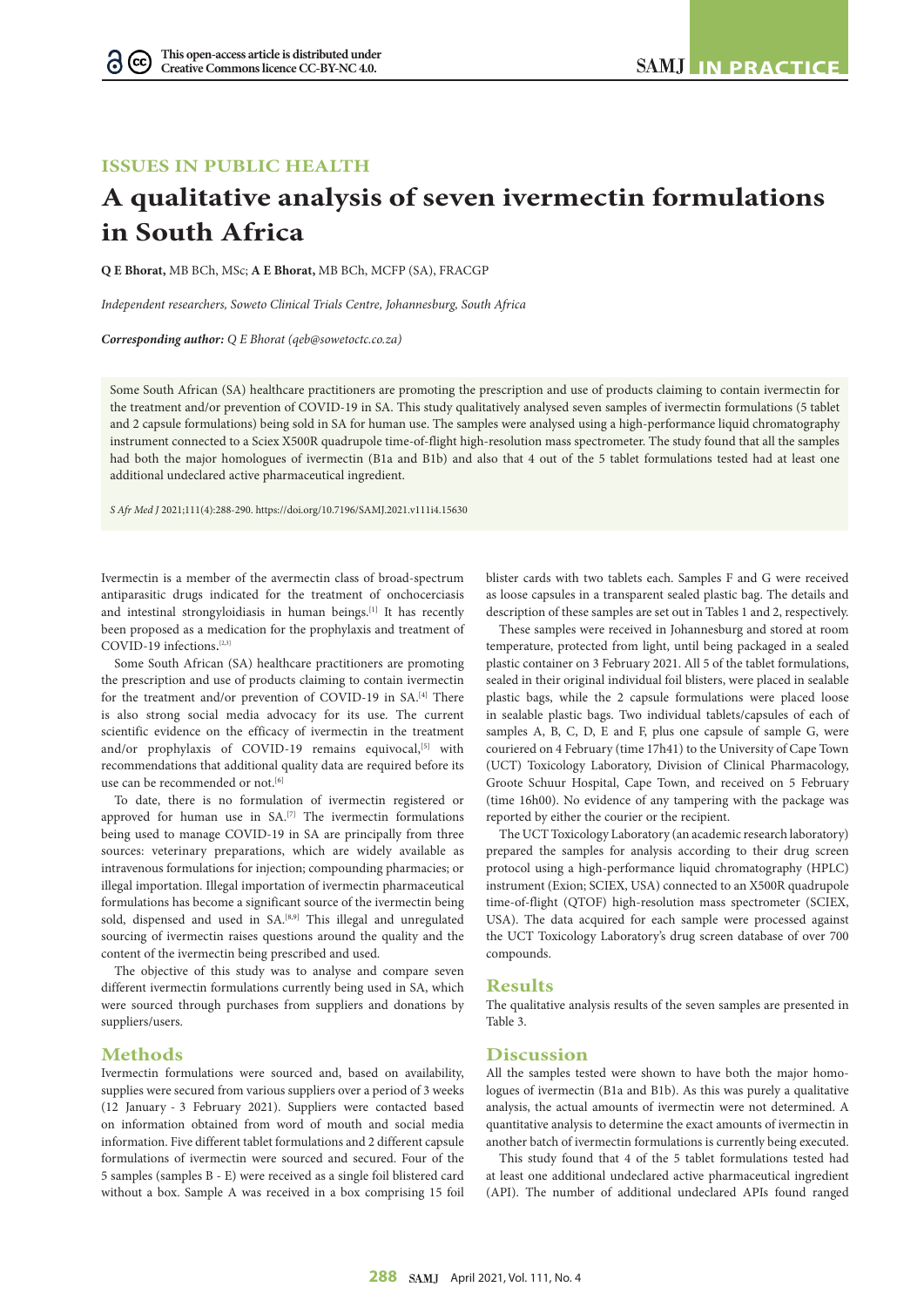## **Table 1. Sample details**

| Table 1. Sample details |                  |                     |             |                    |                                         |                                 |  |  |
|-------------------------|------------------|---------------------|-------------|--------------------|-----------------------------------------|---------------------------------|--|--|
| Sample and              | Labelled country |                     | Manufacture |                    |                                         | Price per 10                    |  |  |
| labelled name           | of manufacture   | <b>Batch number</b> | date        | <b>Expiry date</b> | Labelled composition                    | $\text{tabs}/\text{caps}$ (ZAR) |  |  |
| A: Ivery12              | India            | 2065                | Dec 2020    | Nov 2023           | Ivermectin IP 12 mg,<br>excipients q.s. | 73.33                           |  |  |
| B: Iverwon-12           | India            | LMT200619           | Sep 2020    | Aug 2022           | Ivermectin IP 12 mg,<br>excipients q.s. | 480.00                          |  |  |
| C: Spimect-12           | India            | SPTG-20453          | Sep 2020    | Aug 2022           | Ivermectin IP 12 mg,<br>excipients q.s. | 500.00                          |  |  |
| D: Iveractin12          | India            | DLT-6033            | Oct 2020    | Sep 2022           | Ivermectin IP 12 mg,<br>excipients q.s. | 1 000,00                        |  |  |
| E: Biomec12             | Bangladesh       | 1EO622              | Unknown     | Unknown            | Ivermectin BP 12 mg,<br>excipients q.s. | Donated                         |  |  |
| F: Ivermectin 18 mg     | South Africa     | 2012366             | Jan 2021    | Dec 2021           | Ivermectin 18 mg                        | Donated                         |  |  |
| $G:$ UNK 18 mg          | South Africa     | Unknown             | Unknown     | Unknown            | Ivermectin 18 mg                        | Donated                         |  |  |

#### **Table 2. Sample descriptions**

| Sample and          |                    |                | Patient             |                                           |                          |
|---------------------|--------------------|----------------|---------------------|-------------------------------------------|--------------------------|
| labelled name       | <b>Formulation</b> | Package insert | information leaflet | Packaging                                 | <b>Visual inspection</b> |
| A: Ivery12          | Tablet,            | N <sub>0</sub> | No                  | Box of 30s, foil card of 2s, individually | Round white tablet,      |
|                     | uncoated           |                |                     | blistered with transparent plastic        | scored                   |
| B: Iverwon-12       | Tablet,            | N <sub>0</sub> | No                  | Foil card of 10s, individually blistered  | Round tablet             |
|                     | uncoated           |                |                     | with foil                                 |                          |
| C: Spimect-12       | Dispersible        | N <sub>o</sub> | No                  | Foil card of 10s, individually blistered  | Round white tablet,      |
|                     | tablet,            |                |                     | with transparent plastic                  | scored                   |
|                     | uncoated           |                |                     |                                           |                          |
| D: Iveractin12      | Tablet, film       | N <sub>0</sub> | No                  | Foil card of 10s, individually blistered  | Round tablet             |
|                     | coated             |                |                     | with foil                                 |                          |
| E: Biomec12         | Tablet             | N <sub>o</sub> | No                  | Foil card of 10s, individually blistered  | Round tablet             |
|                     |                    |                |                     | with foil                                 |                          |
| F: Ivermectin 18 mg | Capsule,           | N <sub>0</sub> | No                  | Two capsules in a plastic bag             | White capsule            |
|                     | vegetable          |                |                     |                                           |                          |
| $G:$ UNK 18 mg      | Capsule            | N <sub>0</sub> | No                  | One capsule in a plastic bag              | White capsule            |
|                     |                    |                |                     |                                           |                          |

| Table 3. Qualitative analysis results of all seven samples |                                                                                                         |  |  |  |  |
|------------------------------------------------------------|---------------------------------------------------------------------------------------------------------|--|--|--|--|
| Ivermectin detected                                        | Other compounds detected                                                                                |  |  |  |  |
| Ivermectin (B1a, B1b)                                      | Paracetamol (acetaminophen), dicyclomine                                                                |  |  |  |  |
| Ivermectin (B1a, B1b)                                      | Telmisartan                                                                                             |  |  |  |  |
| Ivermectin (B1a, B1b)                                      | Paracetamol (acetaminophen), diclofenac, hydroxyzine, mebeverine, nortriptyline, ornidazole, pregabalin |  |  |  |  |
| Ivermectin (B1a, B1b)                                      | Paracetamol (acetaminophen), clopidogrel, etizolam                                                      |  |  |  |  |
| Ivermectin (B1a, B1b)                                      | None                                                                                                    |  |  |  |  |
| Ivermectin (B1a, B1b)                                      | None                                                                                                    |  |  |  |  |
| Ivermectin (B1a, B1b)                                      | None                                                                                                    |  |  |  |  |
|                                                            |                                                                                                         |  |  |  |  |

from 1 to 7 per tablet. Sample C (Spimect-12) had the highest count of additional undeclared APIs at 7, and sample D (Iveractin12) the second-highest count at 3. Sample A (Ivery12) had 2 additional undeclared APIs, while sample B (Iverwon-12) had 1 additional undeclared API. Sample E (Biomec12) was the only tablet formulation that had no additional undeclared APIs.

Both the locally compounded capsules (samples F and G) had no additional undeclared APIs. Sample F was supplied with a separate label indicating the batch number and manufacture and expiry dates, but sample G was not supplied with any of this information.

None of the seven ivermectin formulations had a package insert or a patient information leaflet.

The ivermectin tablet formulations all had labelling claiming manufacture outside SA's borders and have therefore been illegally imported into SA and dispensed/sold/used as a potential treatment for COVID-19, thereby bypassing South African Health Products Regulatory Authority (SAHPRA) registration and any other SA quality control process or check. Both the ivermectin capsule formulations were compounded in SA.

All four of the ivermectin tablet formulations (samples A - D) labelled as manufactured in India had at least one additional undeclared API. The one tablet formulation (sample E) that was apparently manufactured in Bangladesh had no additional undeclared API; however, it had no manufacture or expiry date on the foil card.